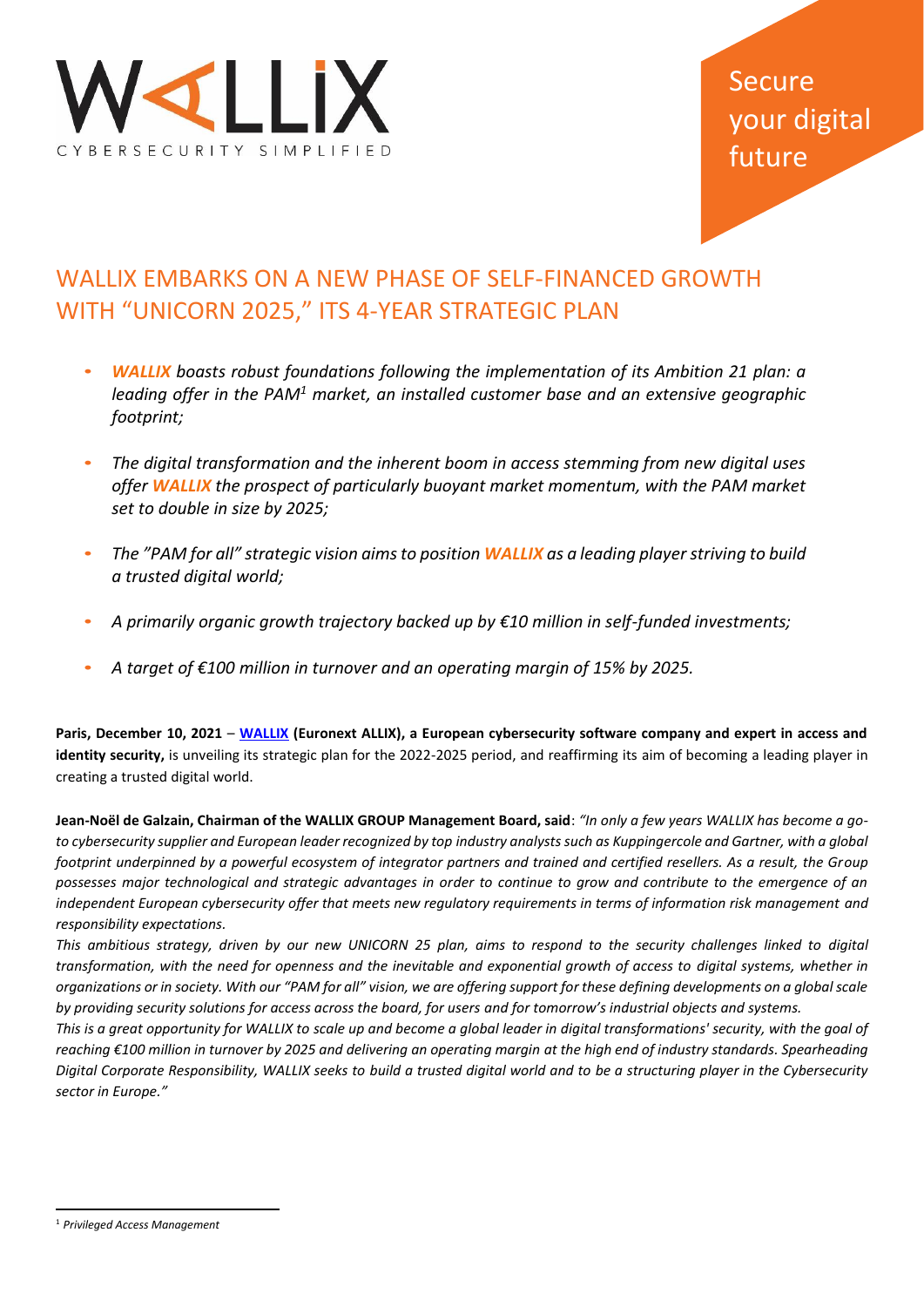## **The "Ambition 21" plan enabled WALLIX to lay down the robust foundations necessary for its new cycle of sustainable growth**

Thanks to the structural investments made since 2018, WALLIX now has a comprehensive PAM offering expanded into adjacent market segments (WALLIX Bastion, WALLIX BestSafe launched in February 2020, WALLIX Trustelem launched in May 2020) enabling it to address all the threats posed by the implementation of new technologies (IoT, Cloud, etc.) and new digital services (telemedicine, WFH, smart city, predictive maintenance, etc.). This technological know-how has seen WALLIX recognized as an "Overall Leader" among international players in the PAM sector identified by consultancy Kuppingercole and named Challenger and the only European publisher among the 10 world leaders in the 2021 Gartner PAM Magic Quadrant.

WALLIX greatly extended its geographical footprint under its "Ambition 21" plan, increasing its operations in Germany and opening offices in Spain, Italy, and the United Arab Emirates. On top of its extensive geographical footprint in Europe, WALLIX has built and mobilized a network of approximately 300 partners (resellers & distributors), allowing the Group's sales force to cover 80% of the global market. In Europe, the Group recently signed partnerships with TechData in Spain and the UK and with IT2Soft in Scandinavia. WALLIX has also taken the first steps towards establishing operations in North America, opening offices in the United States and Canada, both of which offer significant growth potential for the Group.

To boost its growth, WALLIX has developed high-potential business verticals such as healthcare and manufacturing. In the manufacturing sector, WALLIX will also offer its embedded technology for Industry 4.0, WALLIX Inside, which combines WALLIX access and identity security solutions integrated by design into business solutions.

With strong market traction and an innovative approach to its offers, WALLIX now has a base of nearly 1,600 customers equipped with its solutions, which the Group aims to leverage in order to perpetuate its strong growth trajectory.

WALLIX generated turnover of €20 million in 2020 and aims to continue the strong growth seen in the first half of 2021 throughout the full year. **WALLIX is reaping the rewards of Its conquest strategy rolled out as part of the "Ambition 21" plan, with a clear improvement in operating income in the first half of 2021 and the prospect of reaching profitability in the second half of the year.**

## **Market growth of 20% per year, driven by the acceleration of the digital transition and the resulting increase in accesses**

WALLIX operates in a particularly favorable market: the accelerating digital transition brings new use cases and calls for growing investment in cybersecurity in response to the proliferation of cyberattacks.

The health crisis stemming from the Covid-19 pandemic has spurred the digitization of the economy to an unprecedented degree. In order to ensure viability and productivity, companies across all business sectors are rethinking their channels of communication between employees, customers and suppliers. Interactions and exchanges are instantaneous and mobile, and vastly more numerous than before. The security of access to information and data ranks more than ever as a major challenge in securing a successful digital transformation.

At the same time, the stellar increase in digital accesses and resources is prompting an increase in inherent risks, with an upsurge in cyberattacks – and fourfold growth in 2020 according to ANSSI<sup>2</sup>. The cost of cybercrime, estimated at \$6 trillion, makes it the **third largest economy in the world in 2021 and is forecast to almost double by 2025**.

This fundamental trend, with ever-greater mobility and a growing number of identities to manage, for individuals and objects alike, is set to gain pace in the years to come. The proliferation of accesses is a real growth driver for the access and identity protection industry. Kuppingercole sees **the PAM market doubling to \$3.1 billion by 2025,** implying a CAGR of 21% over the 2021- 2025 period.

<sup>2</sup> *France's national agency for IT systems security*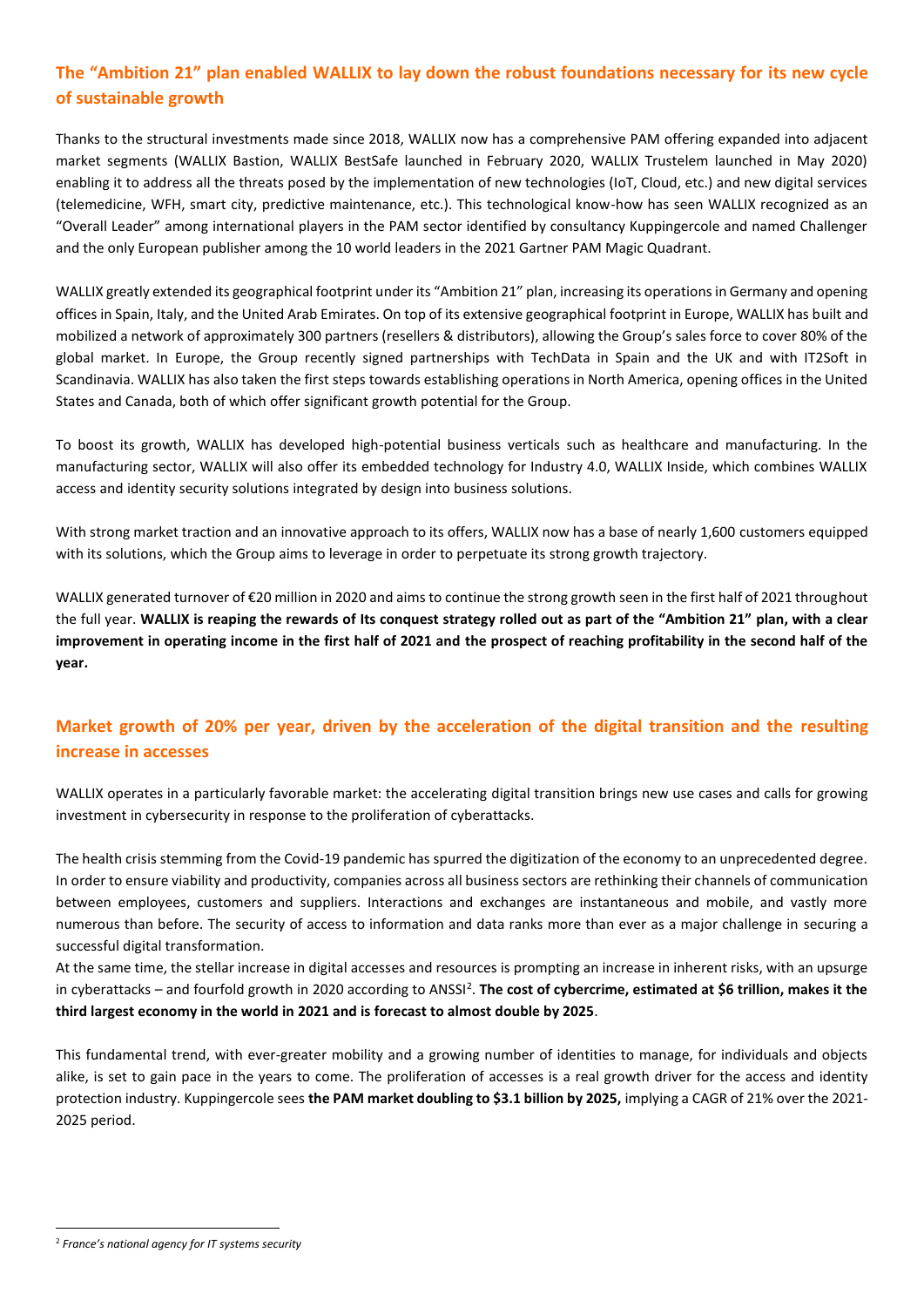#### **A defining medium-term vision: PAM for all**

In response to the growing number of accesses and mounting demand from companies to secure their digital assets, WALLIX has developed a vision referred to as "PAM for all," enabling it to offer to its customers the promise of a secure digital transformation, for everyone and everything, anywhere and anytime. This strategy is built on three main pillars:

- **PAM leadership:** WALLIX aims to roll out security technologies including Bastion and BestSafe to all and not simply users of privileged accounts – building on the principle of least privilege to secure all of an organization's at-risk users and workstations. This extension also includes the rollout of full Cloud solutions (Bastion for Cloud) to address the needs of Cloud or native SaaS players such as the retail and media sectors.
- **the extension of WALLIX's offer to IAM:** WALLIX aims to support its customers in their adjacent identity and access management and governance issues. To that end, WALLIX plans to develop additional offers around identities (multifactor identification, IDaaS, IGA, SSO), with the objective of increasing customer value.
- **embedded cybersecurity:** To meet the future challenges of IT/OT interconnection and the advent of the Internet of Things, WALLIX is pursuing the development of embedded cybersecurity solutions, including WALLIX Inside and the Oscar platform, winner of the *Grand Défi Cyber<sup>3</sup>.* In the wake of inaugural partnerships with Fives and Schneider Electric, WALLIX Inside is intended to offer manufacturers the possibility of providing secure solutions by design; it will be a powerful lever for profitable growth for WALLIX in the medium term.

#### **Continued international expansion and enhancement of distribution models**

International expansion remains a pillar of WALLIX's growth, with the aim of consolidating the Group's leadership in Europe and significantly extending its footprint in the North American market. In the United States, WALLIX will be able to consolidate its development by leveraging, as a first step, the large-scale partnership signed last May with Arrow Electronics, a leading IT distributor, giving it access to over 1,000 resellers and integrators supporting millions of US customers spanning all sectors. This partnership will boost the distribution of WALLIX solutions in the United States, thereby offering US companies all the Group's expertise in access and identity security.

WALLIX aims to have **increased its international turnover by a factor of 7.5** by the end of the Unicorn 25 plan.

In addition to geographic coverage, WALLIX plans to add new go-to-market models to its current "Channel" model (300 resellers and value-added distributors). It will do so first and foremost by developing a direct management approach for strategic key accounts (Global Account Management), with a dedicated WALLIX team serving as cyber expert in the field alongside major integrators. For the distribution of products and services integrating WALLIX technologies to reach the largest number of people possible, the Group plans to implement an alliance strategy with Industry 4.0 players, managed shared service providers or technology partners so that they can distribute offers integrating WALLIX cybersecurity solutions. WALLIX Inside already provides the groundwork for this OEM model, which is set to grow significantly during the Unicorn 25 plan period.

WALLIX is accordingly working to promote a genuine cybersecurity ecosystem, not only by strengthening its links with its commercial partners, but also by forging alliances with technological players, research laboratories and business solution integrators.

#### **Target of €100 million in turnover and an operating margin above 15% by 2025**

WALLIX estimates the investments necessary to achieve its organic growth objectives at around €10 million. These investments, of which 40 to 50% should be realized in 2022, will be self-funded by the Group. They will focus on product innovation and R&D, and the expansion of marketing and sales activities.

*<sup>3</sup> OSCAR is the winner of the Grand Défi Cyber, a call for projects launched as part of the France's national cybersecurity strategy supported by the Programme d'investissements d'avenir (PIA) and France Relance.*